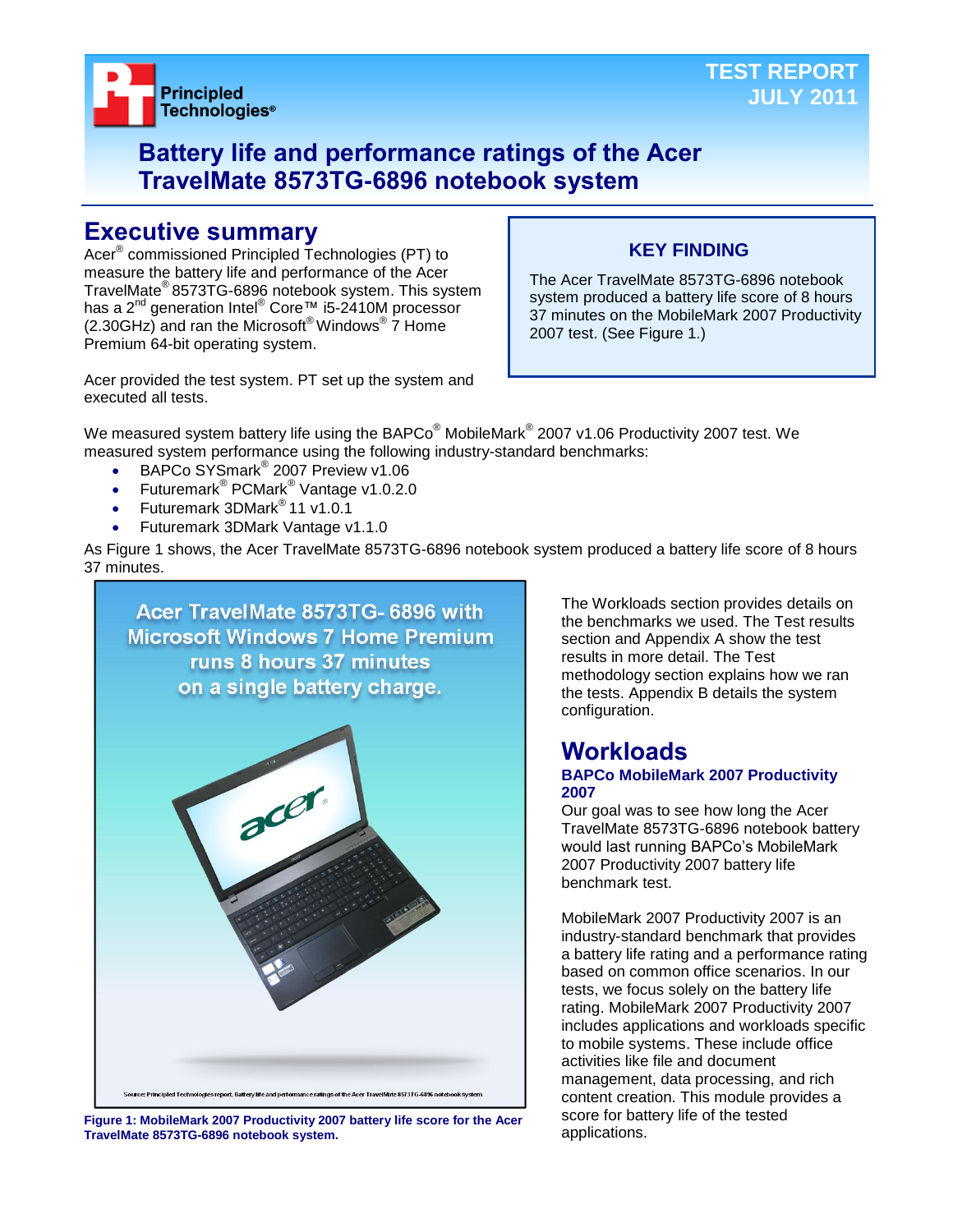MobileMark 2007 Productivity 2007 includes the following applications with their corresponding tasks:

- Microsoft Project 2003 (project management)
- Microsoft Excel<sup>®</sup> 2003 (calculation sheets)
- Microsoft Outlook<sup>®</sup> 2003 (emails, calendars, scheduler)
- Microsoft PowerPoint® 2003 (slide presentations)
- Microsoft Word® 2003 (formatted text documents)
- WinZip® Computing and WinZip Pro 10.0 (compressed archives)
- Adobe  $^{\circ}$  Photoshop $^{\circ}$  CS2 (manipulated and compressed images)
- Adobe Illustrator® CS2 (manipulated images)
- $\bullet$  Adobe Flash<sup>®</sup> 8 (vector graphics, animation)

MobileMark 2007 measures system battery life in minutes. MobileMark 2007 records system battery life at the start of the Productivity 2007 benchmark. It repeats the benchmark workload until the system battery life is depleted, or until the system powers down due to low battery life. At the 7 percent battery life setting, MobileMark 2007 records a timestamp once per minute. At the end of the benchmark, it compares the beginning timestamp to the final (last recorded) timestamp. MobileMark 2007 derives its system battery life rating as the number of minutes between the start and end timestamps.

We followed the run rules that BAPCo specifies for MobileMark 2007 here: [http://www.bapco.com/support/mobilemark2007/Manual/rules.html.](http://www.bapco.com/support/mobilemark2007/Manual/rules.html)

For more information on this benchmark, see [http://www.bapco.com/products/mobilemark2007/.](http://www.bapco.com/products/mobilemark2007/)

### **BAPCo SYSmark 2007 Preview v1.06**

BAPCo's SYSmark 2007 Preview v1.06 performance metric tests processor performance in the following four office workload scenarios: e-learning, office productivity, video creation, and 3D modeling. SYSmark 2007 Preview records the time the system takes to complete each individual operation in each scenario. For more information on this benchmark, see [http://www.bapco.com/products/sysmark2007preview/.](http://www.bapco.com/products/sysmark2007preview/)

### **Futuremark PCMark Vantage v1.0.2.0**

Futuremark's PCMark Vantage v1.0.2.0 benchmark suite tests system CPU and GPU performance, RAM speeds, and hard drive read/write speeds. The benchmark runs common tasks such as video playback, audio and video transcoding, data encryption, Windows mail, game testing, and web page rendering. For more information on this benchmark, see [http://www.futuremark.com/benchmarks/pcmarkvantage/introduction/.](http://www.futuremark.com/benchmarks/pcmarkvantage/introduction/)

#### **Futuremark 3DMark 11 v1.0.1**

Futuremark's 3DMark 11 v1.0.1. benchmark suite tests system GPU DirectX<sup>®</sup>11 performance and CPU workload processing performance, primarily to report a system's 3D gaming capability. Tests include HDR rendering, shadow mapping, and pixel shading. For more information on this benchmark, see [http://www.3dmark.com/.](http://www.3dmark.com/)

### **FutureMark 3DMark Vantage v1.1.0**

FutureMark's 3DMark Vantage v1.1.0 benchmark suite tests system GPU DirectX10 performance, and requires either Microsoft Windows Vista or Windows 7. 3DMark Vantage v1.1.0 includes testing of GPU-powered physics, DirectX10-specific features, and procedural volumetric effects. Like 3DMark06 v1.2.0, 3DMark Vantage v1.1.0 provides an indication of a system's 3D gaming capability. For more information on this benchmark, see [http://www.futuremark.com/benchmarks/3dmarkvantage/introduction/.](http://www.futuremark.com/benchmarks/3dmarkvantage/introduction/)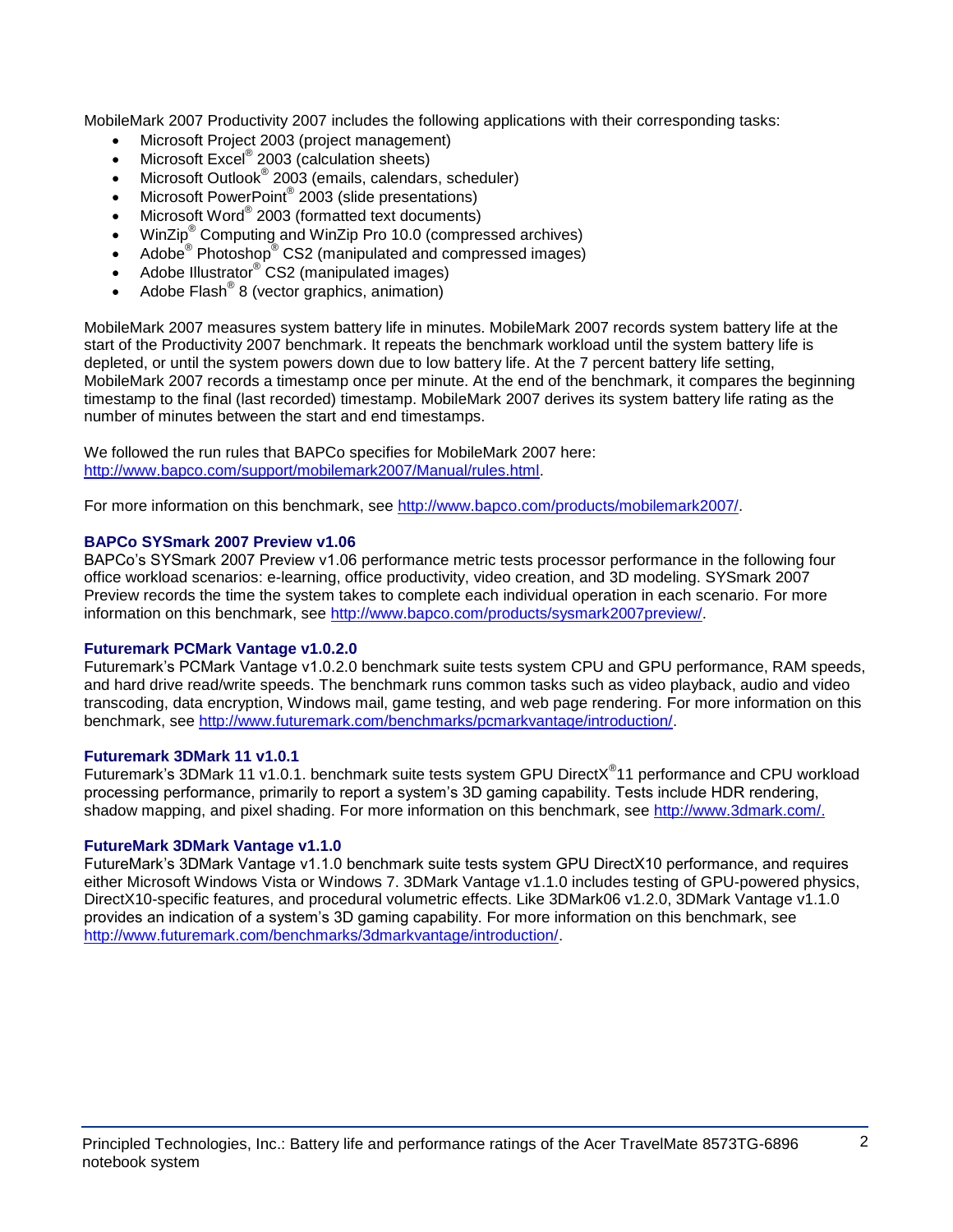## **Test results**

Figure 2 presents the median scores for the Acer TravelMate 8573TG-6896 notebook system on the benchmark tests we performed. For both MobileMark 2007 Productivity and SYSmark 2007 Preview, we conducted one conditioning run. We then conducted three official runs. For the remaining benchmarks, we conducted three runs. For MobileMark, we used the median of the Battery Life scores to determine the Performance Qualification score. In the event of a tie, we chose the run with the higher Performance Qualification score. For PCMark Vantage, we used the median of the PCMark Suite scores to determine the sub-scores. In the event of a tie, we chose the run with the higher Productivity score. For 3DMark 11 and 3DMark Vantage, we used the median of the 3DMark Scores to determine the sub-scores. In the event of a tie, we chose the run with the higher Combined or CPU score. There were no ties in any of our tests. (Complete test results appear in Appendix A.)

| <b>Test</b>                                                      | <b>Score</b> |  |
|------------------------------------------------------------------|--------------|--|
| BAPCo MobileMark 2007 v1.06 Productivity (61 nits)               |              |  |
| MobileMark 2007 - Productivity - Performance Qualification score | 260          |  |
| MobileMark 2007 - Productivity - Battery Life score (minutes)    | 517          |  |
| BAPCo SYSmark 2007 Preview v1.06                                 |              |  |
| SYSmark 2007 Preview v1.06 Rating                                | 173          |  |
| SYSmark 2007 Preview v1.06 - E-Learning                          | 156          |  |
| SYSmark 2007 Preview v1.06 - VideoCreation                       | 183          |  |
| SYSmark 2007 Preview v1.06 - Productivity                        | 158          |  |
| SYSmark 2007 Preview v1.06 - 3D                                  | 201          |  |
| <b>Futuremark PCMark Vantage 1.0.2.0</b>                         |              |  |
| <b>PCMark Suite</b>                                              | 6,067        |  |
| <b>Memories Suite</b>                                            | 3,746        |  |
| <b>TV and Movies Suite</b>                                       | 4,017        |  |
| <b>Gaming Suite</b>                                              | 4,048        |  |
| <b>Music Suite</b>                                               | 6,284        |  |
| <b>Communication Suite</b>                                       | 5.913        |  |
| <b>Productivity Suite</b>                                        | 4,939        |  |
| <b>HDD Test Suite</b>                                            | 3,289        |  |
| 3DMark 11 v1.0.1                                                 |              |  |
| <b>3DMark Score</b>                                              | 981          |  |
| <b>Graphics Score</b>                                            | 881          |  |
| <b>Physics Score</b>                                             | 3,146        |  |
| <b>Combined Score</b>                                            | 834          |  |
| 3DMark Vantage 1.1.0 run in Entry Level mode                     |              |  |
| <b>3DMark Score</b>                                              | 13,768       |  |
| <b>GPU</b> Score                                                 | 17,071       |  |
| <b>CPU Score</b>                                                 | 8,711        |  |
| 3DMark Vantage 1.1.0 run in Performance Level mode               |              |  |
| <b>3DMark Score</b>                                              | 4,289        |  |
| <b>GPU Score</b>                                                 | 3,675        |  |
| <b>CPU Score</b>                                                 | 8,593        |  |

**Figure 2: Median benchmark scores for the Acer TravelMate 8573TG-6896 notebook system we tested.**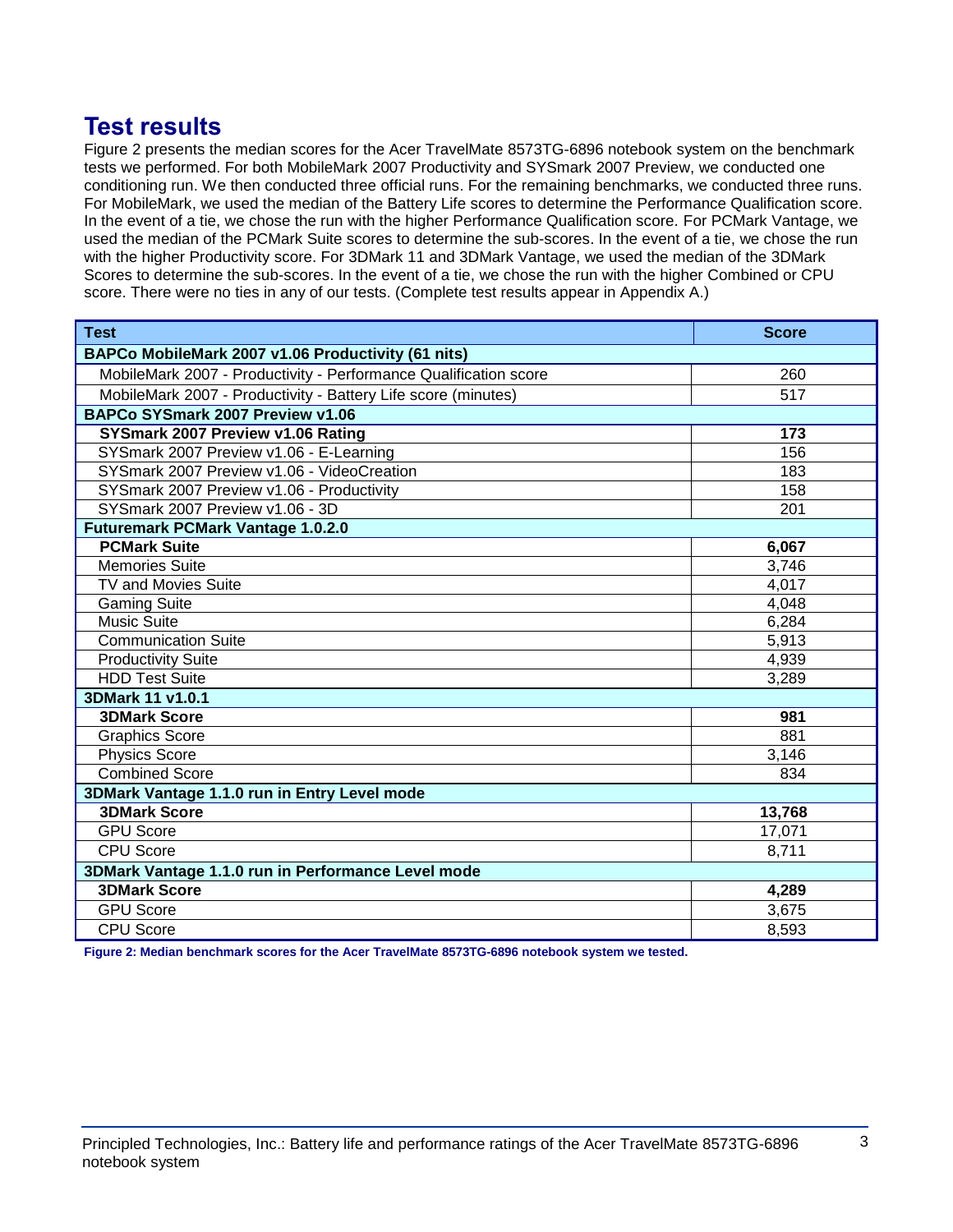# **Test methodology**

This section details the methodologies we followed in testing the system.

## **Measuring battery life with MobileMark 2007**

## **Antivirus software conflicts**

MobileMark 2007 is not compatible with any virus-scanning software, so we uninstalled any such software present on the notebook PCs before we installed the benchmark.

### **Pre-installed software conflicts**

MobileMark 2007 installs the following applications, which its test scripts employ:

- Adobe Photoshop 6.0.1
- InterVideo WinDVD $^{\circ}$  6.0
- Macromedia® Flash® 5.0
- Microsoft Excel 2002
- Microsoft Outlook 2002
- **Microsoft PowerPoint 2002**
- Microsoft Word 2002
- Microsoft Visual<sup>®</sup> C++ 2005 Redistributable
- Netscape<sup>®</sup> Communicator 6.01
- Network Associates McAfee<sup>®</sup> VirusScan<sup>®</sup> 5.13
- WinZip Computing WinZip 8.0

If any of these applications are already on the system under test, they could cause problems with the benchmark due to software conflicts. To avoid any such issues, before we installed the benchmark, we uninstalled all conflicting pre-installed software applications, including different versions of any of the programs MobileMark 2007 uses.

#### **Display brightness and power settings**

The brightness of a notebook's display affects its battery life. Therefore, BAPCo requires that, before you test with MobileMark 2007, you do the following step: make sure the brightness of the notebook's monitor is greater than or equal to 60 nits on a completely white screen while the notebook is unplugged and running on battery power. The measurement follows the standards from the Video Electronics Standards Association [\(www.vesa.org/Standards/summary/2001\\_6a.htm\)](http://www.vesa.org/Standards/summary/2001_6a.htm).

We complied with this standard for all the tests we ran by setting the notebook PC's brightness as close to 60 nits as we could without going below that brightness level. We used the following procedure before we started each test. Note: This procedure assumes we began with the notebook plugged into the power supply.

- 1. To create a completely blank, white screen, open Microsoft Paint by clicking Start $\rightarrow$ All Programs→Accessories→Paint.
- 2. Open the Attributes by pressing Ctrl+E.
- 3. Enter dimensions that are larger than the current screen resolution. For example, if the screen resolution is 1,280 x 800, type 1600 for Width and 1200 for Height.
- 4. Click OK.
- 5. Press Ctrl+F to view the bitmap image and render the screen totally white.
- 6. Wait 45 minutes to allow the screen to warm.
- 7. Unplug the notebook from the power supply, and measure the display's brightness using a luminance meter in the center of the screen. (We used the Gossen Mavolux5032C.)
- 8. If the reading is below or significantly greater than 60 nits, use the notebook's keyboard screenbrightness-adjustment keys to bring the display as close to 60 nits as possible, then retest.
- 9. Allow the notebook to run on battery power for 10 minutes, re-measure the display, and adjust the brightness up or down as necessary.
- 10. Verify that the notebook saved the brightness setting by plugging in the system, unplugging it, and taking another reading.

Note: If the notebook did not save this setting, use its power-management application(s) to set the brightness appropriately, and save that setting. If saving the settings is ineffective, use the keyboard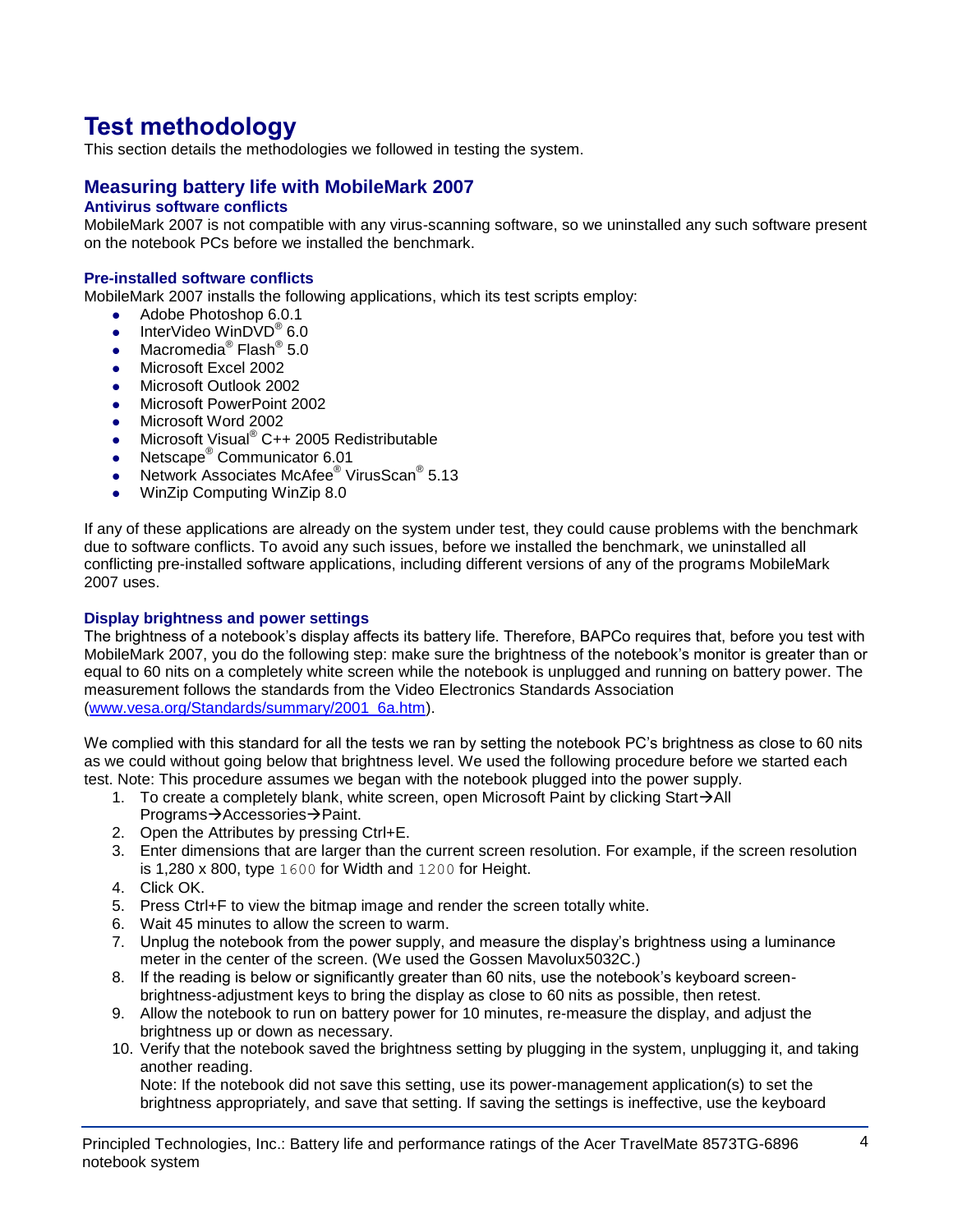brightness setting keys to adjust the screen to bring the display as close to 60 nits as possible. Next, note how many times you pressed the button to achieve the desired brightness. After unplugging the system under test, use the keyboard to set the desired brightness by pressing the brightness button as many times as you previously noted to return the screen to the correct brightness level.

## **BAPCo AutoConfig Tool v2.4.1**

This tool supports three levels of configuration:

- 1 . Only makes changes that are REQUIRED in order for the benchmark to run.
- 2 . Additionally, makes changes that are RECOMMENDED for repeatable results.
- 3 . Additionally, makes changes that help ensure best results.

We choose Level 3 in the AutoConfig tool.

The BAPCo AutoConfig tool makes the following configuration changes at each of the three levels:

### **Level 1—Required**

- Creates and activates a new power scheme that it names MobileMark 2007
- Disables hibernate, standby, and display standby
- Sets hard drive timeout and CPU power management Note: See the following Power schemes section for details on this scheme
- Disables Screen Saver
- Disables Windows Update
- Disables Desktop Cleanup Wizard
- Disables User Account Control (UAC)
- Disables Sidebar

### **Level 2—Recommended**

- Completes Level 1
- Disables Windows Security Center warning messages
- Disables Windows Firewall
- Disables incoming Remote Desktop connections
- Disables Windows Error Reporting to Microsoft
- Prevents the Welcome Center from running at startup

### **Level 3—Best scores**

- Completes Level 1 and Level 2
- Disables Windows Defender

### **Power schemes**

The BAPCo AutoConfig tool creates a MobileMark 2007 power scheme, which makes the following power option changes:

- a . Additional settings:
	- Require a password on wakeup: No
- b . Hard disk:
	- Turn off hard disk after: 3 minutes
- c . Wireless Adapter Settings:
	- Power Saving Mode: Maximum Power Saving
- d. Sleep:
	- Sleep after: Never
- e . USB settings
	- USB selective suspend setting: Enabled
- f . Power buttons and lid:
	- Lid close action: Do nothing
	- Power button action: Shut down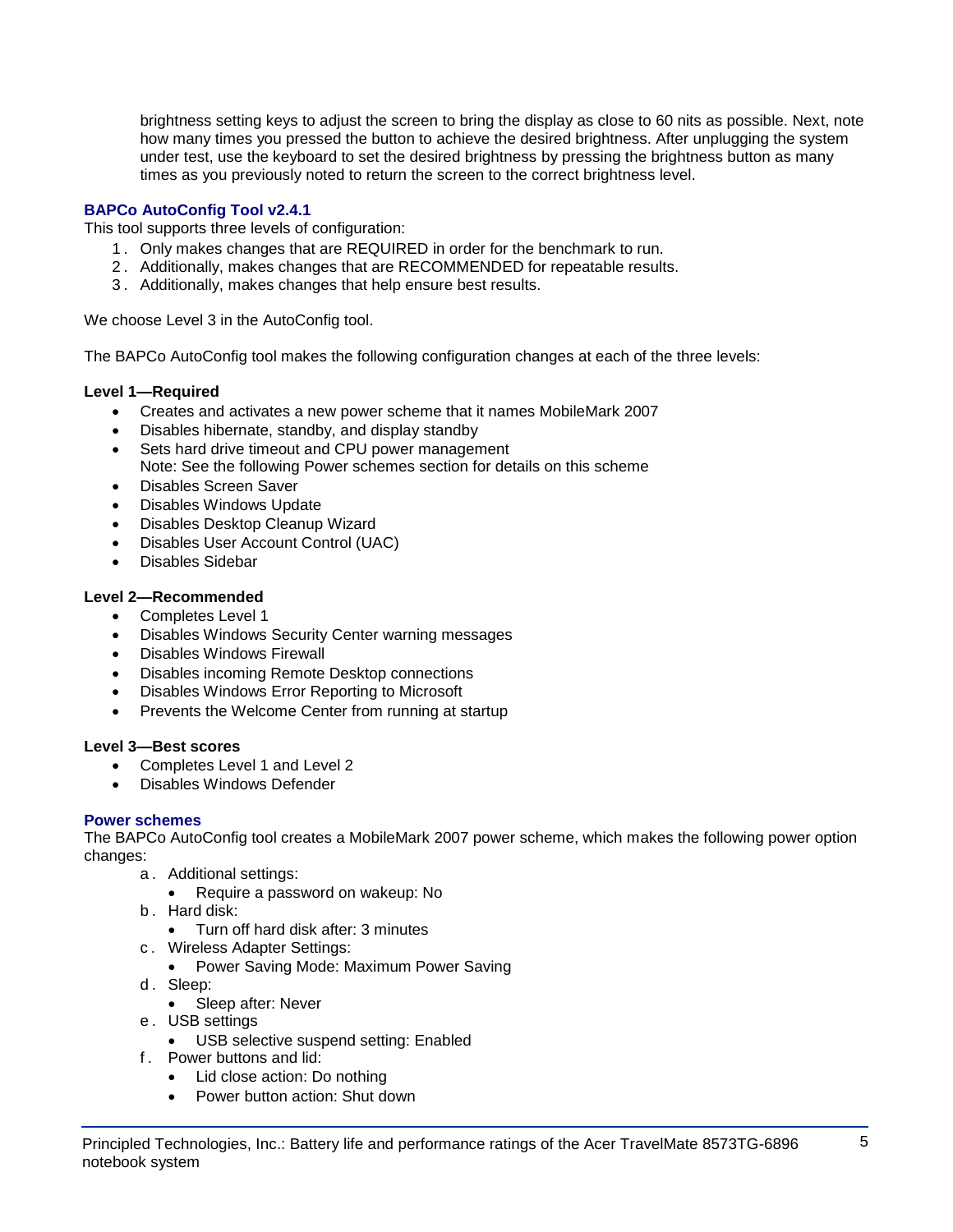- Sleep button action: Sleep
- Start menu power button: Shut down
- g . PCI Express:
	- **Link State Power Management: Maximum power savings**
- h . Processor power management:
	- Minimum processor state: 5%
	- Maximum processor state: 100%
- i. Search and Indexing:
	- Power Savings Mode: Power Saver
- j. Display:
	- Turn off display after: Never
	- Adaptive display: Off (Extends the time that Windows waits to turn off the display)
	- Display brightness: 100% (We then adjust the brightness percentage to be no less than 60 nits)
- k . Multimedia settings:
	- When sharing media: Prevent idling to sleep
- l. Battery:
	- Critical battery action: Shut down (on battery), Do nothing (plugged in)
	- Low battery level: 0%
	- Critical battery level: 0%
	- Low battery notification: Off
	- Low battery action: Do nothing

## **Installing MobileMark 2007 v.1.06 and configuring the system for testing**

- 1. Turn off the wireless network adapter by using the external toggle switch.
- 2. Insert the MobileMark 2007 Install DVD in the notebook PC's DVD drive.
- 3. When the Autoplay appears, click Run setup.exe.
- 4. At the Welcome screen, click Next.
- 5. Accept the license agreement, and click Next.
- 6. At the Choose Destination Location screen, accept the default location of C:\ProgramFiles (x86)\BapCo\MobileMark 2007, and click Next.
- 7. At the Ready to Install the Program screen, click Install.
- 8. At the InstallShield Wizard Complete screen, click Finish.
- 9. Download MobileMark 2007 Patch 5 from [http://www.bapco.com/support,](http://www.bapco.com/support) saving the download to the desktop.
- 10. Double-click the MobileMark 20007 Patch 5 desktop icon.
- 11. In the 7-Zip self-extracting archive window, select a location to extract the installation files, and click Extract.
- 12. Browse to the location of the extracted files, and double-click the MobileMark 2007 folder.
- 13. Double-click the MobileMark2007\_patch folder.
- 14. Double-click setup.
- 15. At the Welcome screen, click Next.
- 16. At the Update Complete window, click Finish.
- 17. Run the BAPCo Auto-configuration tool, v.2.4.1, or manually set the power options:
	- a. Insert the Auto-configuration tool disc in the notebook PC's DVD drive.
	- b. Double-click BAPCo\_AutoConfig.bat.
	- c. Type M to choose MobileMark 2007.
	- d. Type 3 to choose the changes that produce the best possible scores.
	- e. Type  $R$  to restart the system when the application prompts you to do so.
- 18. Adjust the screen brightness to no less than 60 nits:
	- a. Click the Windows start button, and type  $power$  options in the Windows Start Search box.
	- b. Click Change plan settings.
	- c. Click Change advanced power settings.
	- d. Expand the Display option, and change the Display brightness on battery and plugged in to the correct percentage that produces no less than 60 nits.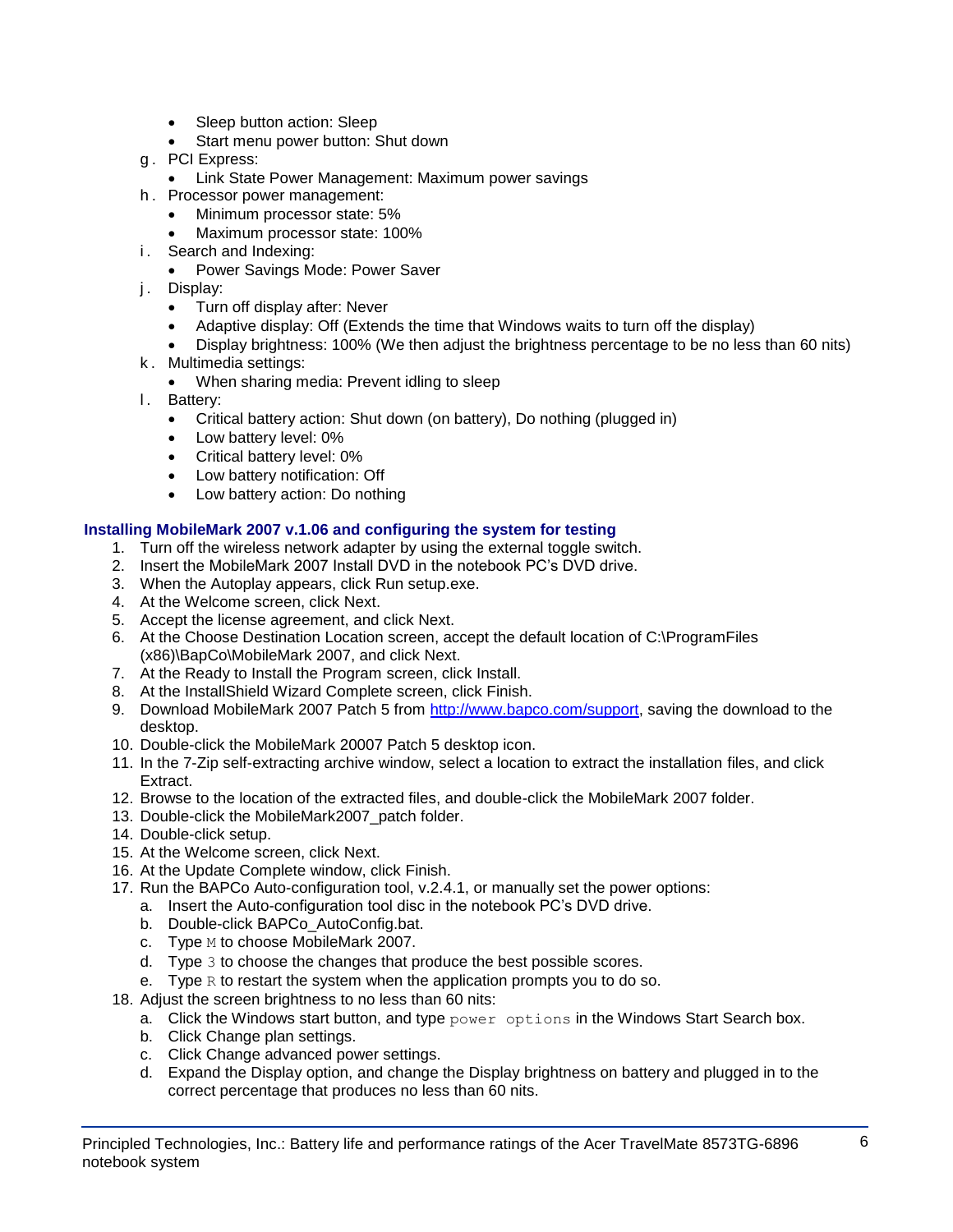Note: If you are unable to save these settings, please see the Displaying Brightness section above.

- 19. Disable automatic disk defragmentation:
	- a. Click the Windows start button, type disk defragmenter in the Windows Start Search box, and press Enter.
	- b. Click Configure Schedule.
	- c. Uncheck the box next to Run on a schedule, and click OK.
	- d. Click Close.
- 20. Disable System Protection:
	- a. Click the Windows start button, and type System in the Windows Start Search box. In the search results that appear, click System under the Control Panel heading.
	- b. Click System Protection in the left pane.
	- c. In the System Properties window under the System Protection tab, click the first Available Drive under the Protection Settings heading, and click Configure.
	- d. Click the Turn off system protection radio button, and click OK.
	- e. When prompted with Are you sure you want to turn off system protection on this drive?, click Yes.
	- f. Repeat steps c through e for any other Available Drives as necessary.
	- g. Click OK, and close the System window.
- 21. Disable Windows Desktop Search indexing:
	- a. Click the Windows start button, type Indexing Options in the Windows Start Search box, and press Enter.
	- b. Click Modify.
	- c. Under Change selected locations, uncheck the boxes next to each indexed location, and click OK. d. Click Close.
- 22. Defragment the hard drive(s):
	- a. Click the Windows start button, type disk defragmenter in the Windows Start Search box, and press Enter.
	- b. Highlight the local disk drive under Current status, and click Defragment disk.
	- c. When the process is complete, click Close.

## **Conditioning the battery**

- 1. Plug the AC power adapter into the notebook PC, and completely charge the battery.
- 2. Install MobileMark 2007 v1.06, following the steps we outlined in the Installing MobileMark 2007 section earlier in this section.
- 3. Double-click the MobileMark 2007 icon on the desktop.
- 4. Highlight the Productivity 2007 item in the left panel.
- 5. Type System Conditioning as the name for this test in the Project Name field in the top-right panel, and click Next Step.
- 6. If MobileMark 2007 lists no problems or warnings, click Next Step. If it does list any problems or warnings, close MobileMark 2007, and correct the problem(s) before proceeding.
- 7. After the benchmark integrity check, click Next in the Preparing a new test window.
- 8. When prompted, unplug the AC power adapter. The Productivity 2007 test begins immediately.
- 9. The test is complete when the notebook PC has fully depleted its battery and is no longer operational when running on battery power.
- 10. Plug the AC power adapter into the notebook PC, and completely charge the battery.

## **Measuring battery life with MobileMark 2007 v.1.06**

We performed the following steps to run the MobileMark Productivity 2007 benchmark:

- 1. Double-click the MobileMark 2007 icon on the desktop.
- 2. Select the Productivity 2007 test by highlighting it in the left panel.
- 3. Enter a name for this test in the Project Name field in the top right panel, and click Next Step.
- 4. If MobileMark 2007 lists no problems or warnings, click Next. If it does list any problems or warnings, close MobileMark 2007, and correct the problem(s) before proceeding.
- 5. After the benchmark integrity check, click Next in the Preparing a new test window.
- 6. When prompted, unplug the AC power adapter. The test begins immediately.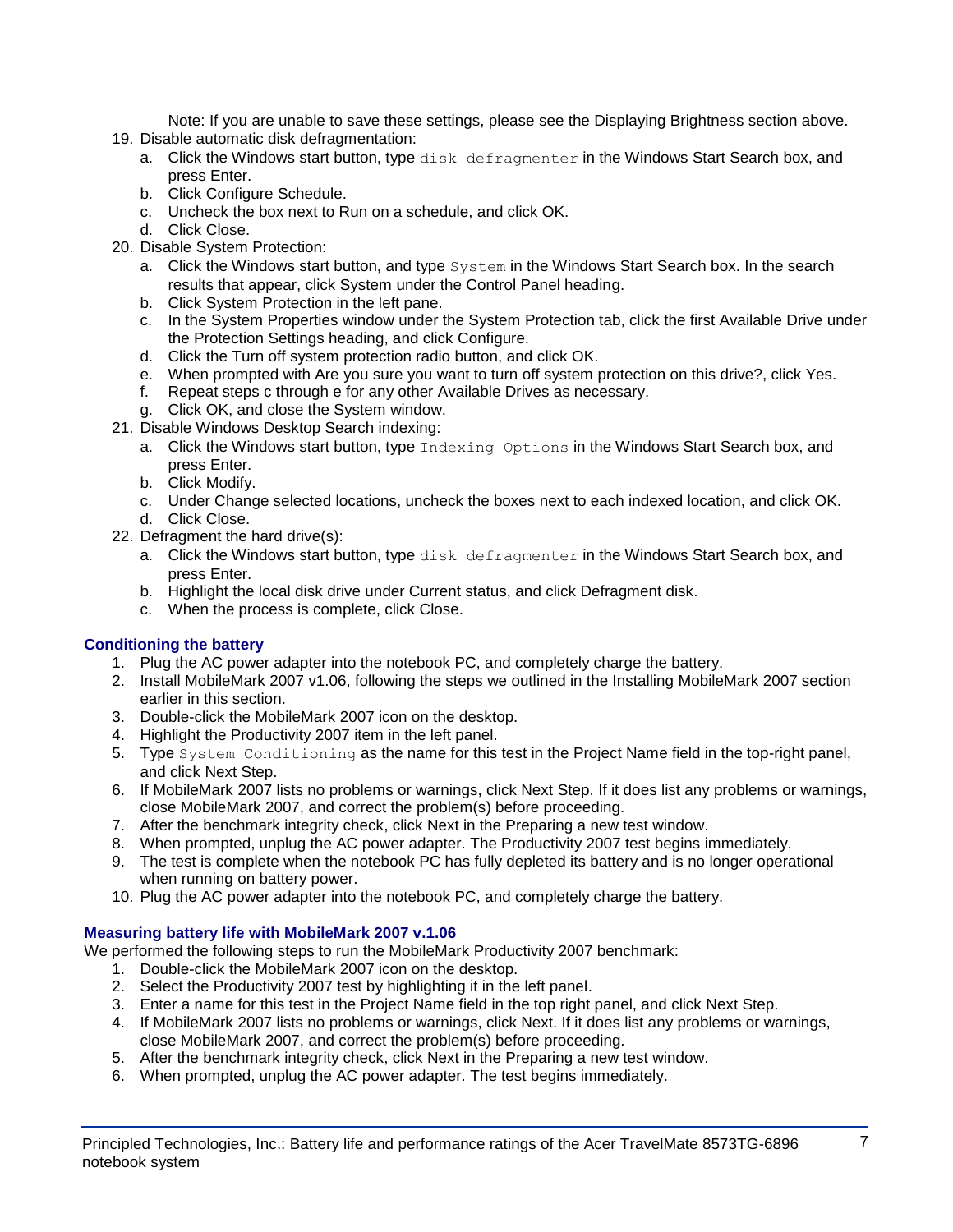7. The Productivity 2007 test is complete when the notebook PC has fully depleted its battery and is no longer operational when running on battery power.

We executed the MobileMark Productivity 2007 test three times on the system and took the median battery life run as the representative score for that test.

### **Getting the MobileMark 2007 results**

After each MobileMark Productivity 2007 test completed, we plugged the AC power adapter into the notebook PC and turned on the system. MobileMark 2007 started automatically after the system booted, analyzed the test scores, and opened the Test Results Viewer with the results from the last test.

To submit these results to BAPCo, we saved the test results directory by performing the following steps:

- 1. Browse to the C:\ Program Files (x86)\BAPCo\MobileMark 2007\results directory.
- 2. Select My Computer.
- 3. Select Local Disk (C:).
- 4. Select the Program Files directory.
- 5. Select the BAPCo directory.
- 6. Select the MobileMark2007 directory.
- 7. Select the results directory. (Note: The name of the directory for the Productivity 2007 results is the name you gave the test in Step 3 of the MobileMark Productivity 2007 process.)

## **Measuring performance with BAPCo SYSmark 2007 Preview v1.06**

#### **Addressing antivirus software conflicts**

SYSmark 2007 is not compatible with any virus-scanning software, so we uninstalled any such software that was present on the notebook PC before we installed the benchmark.

#### **Addressing pre-installed software conflicts**

SYSmark 2007 installs the following applications, which its test scripts employ:

- Adobe Photoshop 6.0.1
- InterVideo WinDVD 6.0
- Macromedia Flash 5.0
- Microsoft Excel 2002
- Microsoft Outlook 2002
- Microsoft PowerPoint 2002
- Microsoft Word 2002
- Microsoft Visual C++ 2005 Redistributable
- Netscape Communicator 6.01
- Network Associates McAfee VirusScan 5.13
- WinZip Computing WinZip 8.0

If any of these applications are already on the system under test, they cause problems with the benchmark due to software conflicts. To avoid any such issues, we uninstalled all conflicting pre-installed software applications, including different versions of any of the programs SYSmark 2007 uses. We did this before we installed the benchmark.

#### **Setting up the test**

- 1. Reset the system to the base test image.
- 2. Disable the User Account Control.
	- a. Click the Windows start button, and type Change User Account Settings.
	- b. In the User Account Control Settings window, move the slider down to Never notify.
	- c. Click OK.
	- d. Click the You must restart your computer to apply these changes pop-up message that appears at the bottom right of the screen, and click Restart Now.
- 3. Insert the SYSmark 2007 Preview Disc 1 installation disc into the DVD drive.
- 4. In the Autoplay window that appears, click Run setup.exe.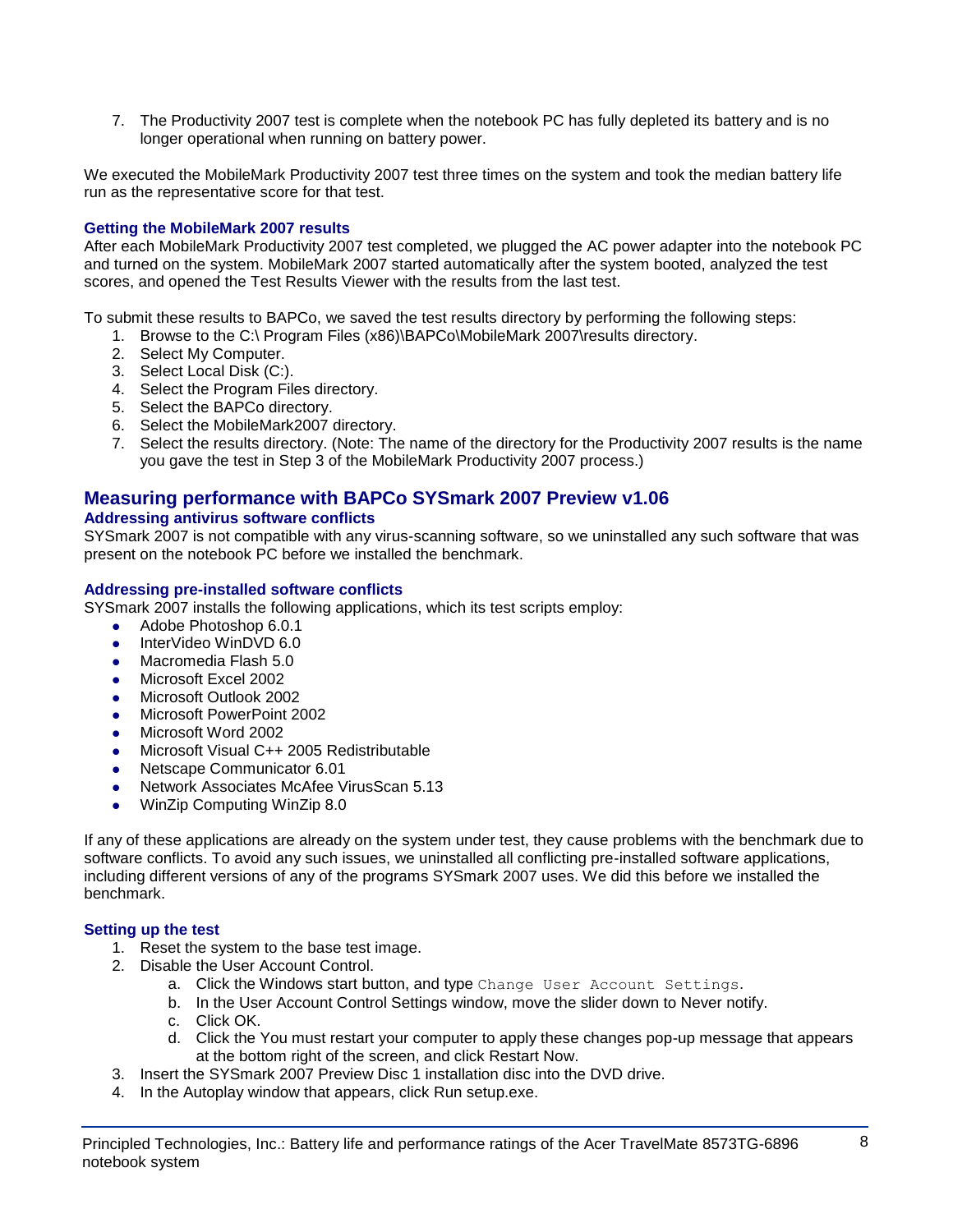- 5. At the Welcome to InstallShield Wizard screen, click Next.
- 6. At the License Agreement screen, select I accept the terms in the License Agreement, and click Next.
- 7. At the Choose Destination Location screen, click Next.
- 8. At the Ready to Install the Program screen, click Install.
- 9. When the application prompts you to do so, remove SYSmark 2007 Preview Disc 1, and insert SYSmark Preview Disc 2 into the DVD drive. Click OK.
- 10. When the installation is complete, click Finish.
- 11. Download SYSmark 2007 Preview Patch 5 from [http://www.bapco.com/support,](http://www.bapco.com/support) saving the download to the desktop.
- 12. Double-click the SYSmark2007Preview-Patch5.exe.
- 13. In the 7-Zip self-extracting archive window, select a location to extract the installation files, and click Extract.
- 14. Browse to the location of the extracted files, and double-click on the SYSmark2007 file folder.
- 15. Double-click setup.exe.
- 16. At the Welcome screen, click Next.
- 17. At the Update Complete screen, click Finish.
- 18. Run the BAPCo Auto-configuration tool, v.2.4.1, or manually set the power options:
	- a. Insert the Auto-configuration tool in the notebook PC's DVD drive.
		- b. Double-click BAPCo\_AutoConfig.bat.
		- c. Type S and press Enter to choose SYSmark 2007.
		- d. Type 3 and press Enter to choose the changes that produce the best possible scores.
		- e. Type  $R$  and press Enter to reboot the system when the application prompts you to do so.

## **Running the test**

- 1. Launch SYSmark 2007 Preview by double-clicking the desktop icon.
- 2. Click Run.
- 3. Select Official Run, choose 3 Iterations, check the box beside Perform conditioning run, and enter a name for that run.
- 4. When the benchmark completes and the main SYSmark 2007 Preview menu appears, click Save FDR to create a report.
- 5. Click OK to close the additional comments window, and select the location to save the report.
- 6. Select the desktop, and click Save.
- 7. Record the SYSmark results.

## **Measuring disk performance with PCMark Vantage 1.0.2.0**

## **Installing and patching PCMark Vantage**

- 1. Download the PCMark\_Vantage\_v102\_installer.exe Windows package from [www.futuremark.com/benchmarks/pcmarkvantage/download/.](http://www.futuremark.com/benchmarks/pcmarkvantage/download/)
- 2. Install PCMark Vantage 1.0.2 with the default options by double-clicking the PCMark\_Vantage\_v102\_installer.exe file.
- 3. At the Welcome screen, click Next.
- 4. At the License Agreement window, click I accept the terms of the license agreement, and click Next.
- 5. At the Setup Type window click Express, and click Next.
- 6. At the Ready to Install the Program window, click Install.
- 7. When the PCMark Vantage Read Me page opens in your web browser, review the document, and click Close when you are finished.
- 8. At the InstallShield Wizard complete screen, click Finish.
- 9. Launch PCMark Vantage 1.0.2 by clicking on the PCMark Vantage x64 desktop icon. Enter the registration code, click Register, and click OK.

## 10. Exit PCMark Vantage 1.0.2.

## **Running PCMark Vantage 1.0.2.0**

- 1. Reboot the system, and wait 2 minutes.
- 2. Double-click the PCMark Vantage desktop icon to launch the benchmark.
- 3. Verify all test suites are selected, and that the HDD Suite target is set to C:.
- 4. Accept the default settings, and click Run Benchmark.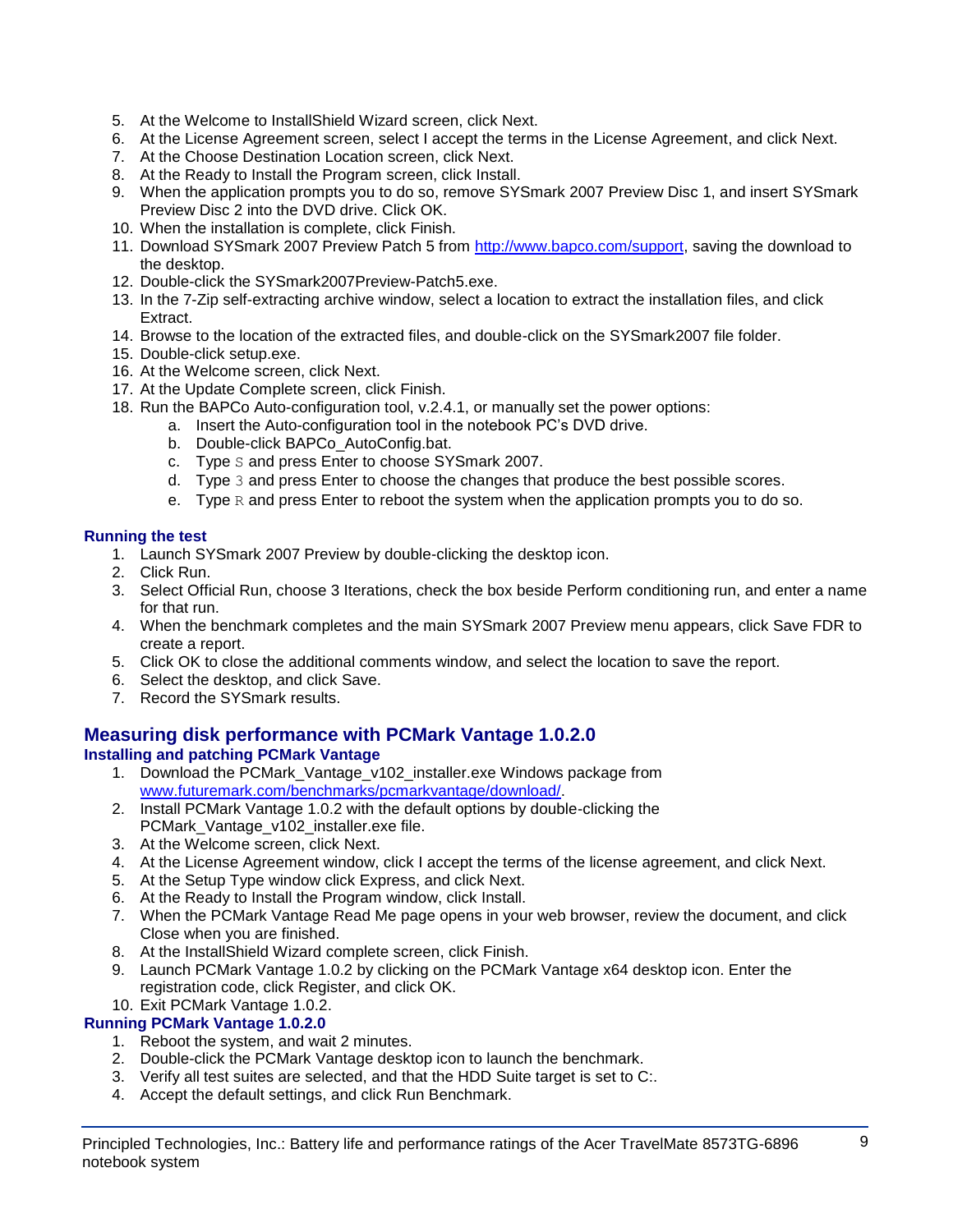- 5. When the benchmark run completes, click Submit results.
- 6. Take a screenshot of the results, and record them as follows:
	- PCMark Suite
	- Memories Suite
	- TV and Movies Suite
	- Gaming Suite
	- Music Suite
	- Communication Suite
	- Productivity Suite
	- HDD Test Suite
- 7. Perform steps 1 through 6 two more times, and report the median of the three runs.

## **Measuring graphics performance with 3DMark 11 1.0.1 Installing 3DMark 11**

- 1. Download the 3DMark\_11\_v101\_installer.exe Windows package from [http://community.futuremark.com/store/.](http://community.futuremark.com/store/)
- 2. Install 3DMark 11 1.0.1 with the default options by double-clicking the 3DMark 11 v101.exe file.
- 3. At the Choose Setup Language screen, choose English and click Next.
- 4. At the Welcome screen, click Next.
- 5. At the License Agreement screen, click I accept the terms of the license agreement, and click Next.
- 6. At the Setup Type screen, click Complete, and click Next.
- 7. At the Ready to Install the Program screen, click Install.
- 8. When the 3DMark 11 Read Me page appears in your Web browser, review the document, and click Close when you are finished.
- 9. At the Setup Complete screen, click Finish to restart the computer.
- 10. Launch 3DMark 11 1.0.1 by double-clicking on the 3DMark 11 desktop icon. Enter the registration code, and click Register.
- 11. Exit 3DMark 11 1.0.1.

## **Running 3DMark11 1.0.1**

- 1. Reboot the system, and wait 2 minutes.
- 2. Double-click the 3DMark 11 desktop icon to launch the benchmark.
- 3. In the 3DMark 11 Main section, click the Performance option under Preset and select Benchmark tests only.
- 4. Click Run 3DMark 11.
- 5. When the benchmark run completes, take a screenshot of the results, and record them as follows:
	- 3DMark Score
	- Graphics Score
	- Physics Score
	- Combined Score
- 6. Perform steps 1 through 5 two more times, and report the median of the three runs.

#### **Measuring graphics performance with 3DMark Vantage 1.1.0 Installing and patching 3DMark Vantage**

- 1. Download the 3DMark Vantage v110 installer.exe Windows package from [http://www.futuremark.com/benchmarks/3dmarkvantage/download/.](http://www.futuremark.com/benchmarks/3dmarkvantage/download/)
- 2. Install 3DMark Vantage 1.1.0 with the default options by double-clicking the 3DMark\_Vantage\_v110\_installer.exe file.
- 3. At the Welcome screen, click Next.
- 4. At the License Agreement screen, click I accept the terms of the license agreement, and click Next.
- 5. At the Setup Type screen, click Express, and click Next.
- 6. At the Ready to Install the Program screen, click Install.
- 7. When the 3DMark Vantage Read Me page appears in your Web browser, review the document, and click Close when you are finished.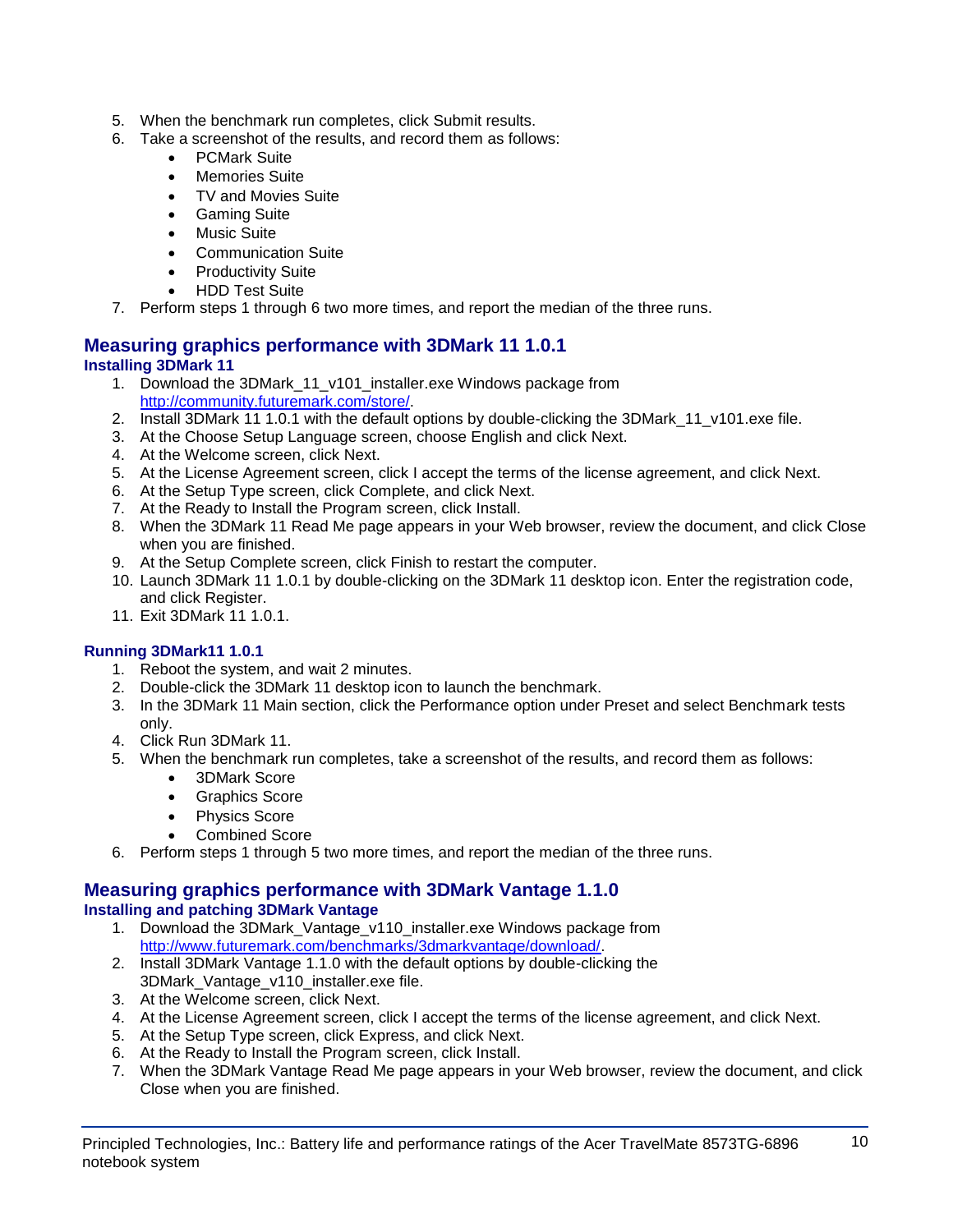- 8. At the Setup Complete screen, click Finish.
- 9. Launch 3DMark Vantage 1.1.0 by double-clicking on the 3DMark Vantage desktop icon. Enter the registration code, and click Register.
- 10. Exit 3DMark Vantage 1.1.0.

## **Running 3DMark Vantage 1.1.0**

For Entry-level results:

- 1. Reboot the system, and wait 2 minutes.
- 2. Double-click the 3DMark Vantage desktop icon to launch the benchmark.
- 3. In the 3DMark Vantage Main section, click the Preset drop-down menu arrow, and select Entry.
- 4. Click the Options tab, then click the Graphic Tests tab, and ensure that both tests are selected.
- 5. Click the CPU Tests tab, and ensure that both tests are selected.
- 6. Click the Feature Tests tab, and deselect all six tests by clicking the check mark by each title.
- 7. Click Run Benchmark.
- 8. When the benchmark run completes, take a screenshot of the results, and record them as follows:
	- 3DMark Score
	- GPU Score
	- CPU Score
- 9. Perform steps 1 through 8 two more times, and report the median of the three runs.

For Performance-level results:

- 1. Reboot the system, and wait 2 minutes.
- 2. Double-click the 3DMark Vantage desktop icon to launch the benchmark.
- 3. In the 3DMark Vantage Main section, click the Preset pull-down menu arrow, and select Performance.
- 4. Click the Options tab, then click the Graphic Tests tab, and ensure that both tests are selected.
- 5. Click the CPU Tests tab, and ensure that both tests are selected.
- 6. Click the Graphic Tests tab, and ensure that both tests are selected.
- 7. Click the Feature Tests tab, and deselect all six tests by clicking the check mark by each title.
- 8. Click Run Benchmark.
- 9. When the benchmark run completes, take a screenshot of the results, and record them as follows:
	- 3DMark Score
	- GPU Score
	- CPU Score
- 10. Perform steps 1 through 10 two more times, and report the median of the three runs.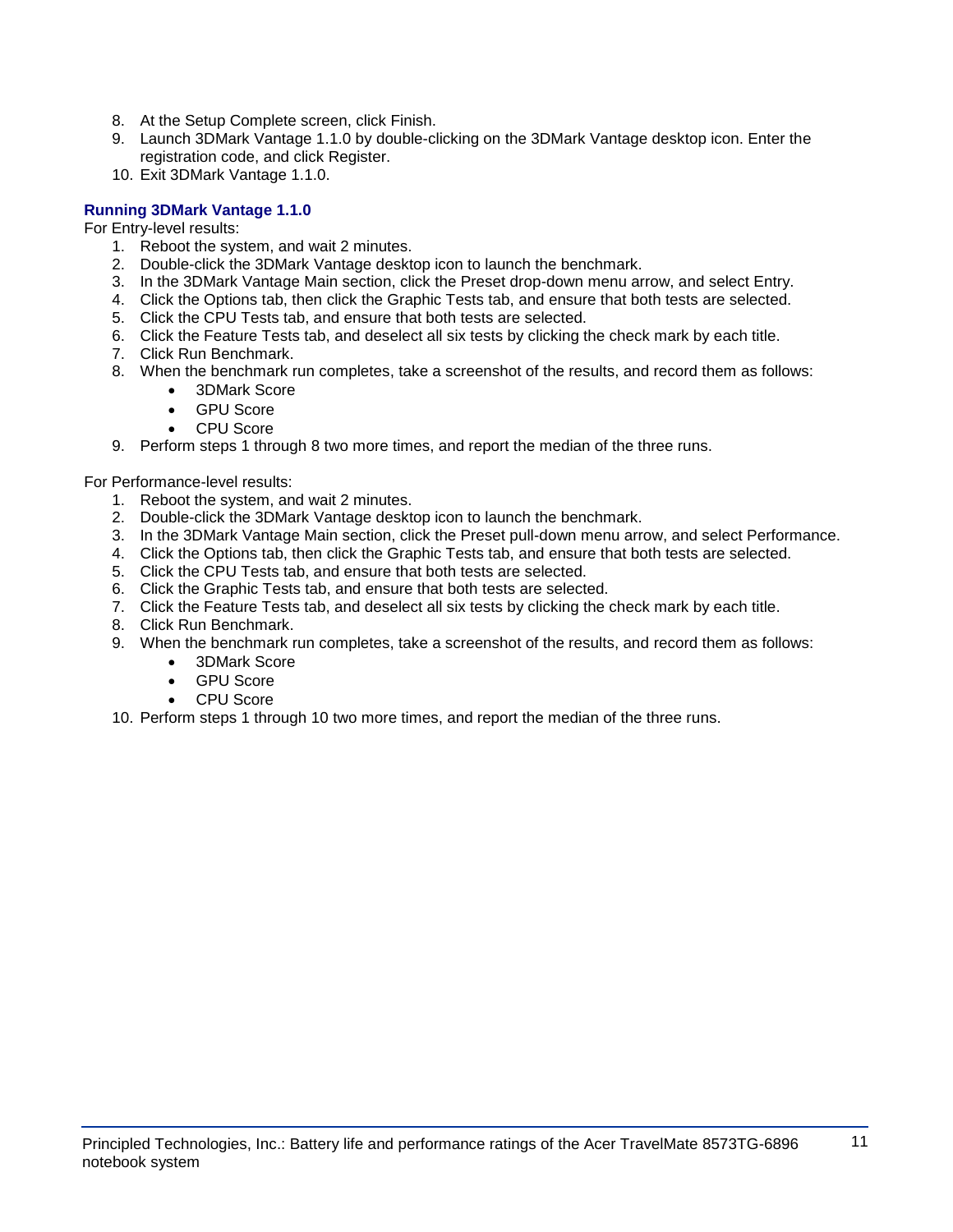# **Appendix A – Complete test results**

Figure 3 presents the complete MobileMark 2007 Productivity 2007 test results for the test system. We conducted one conditioning run followed by three official MobileMark 2007 Productivity 2007 runs.

| <b>Test</b>                                                                   | <b>Score</b> |
|-------------------------------------------------------------------------------|--------------|
| <b>MobileMark 2007 Productivity 2007</b>                                      |              |
| MobileMark 2007 - Productivity 2007 - Performance Qualification score - Run 1 | 257          |
| MobileMark 2007 - Productivity 2007 - Performance Qualification score - Run 2 | 257          |
| MobileMark 2007 - Productivity 2007 - Performance Qualification score - Run 3 | 260          |
| MobileMark 2007 - Productivity 2007 - Battery Life score (minutes) - Run 1    | 519          |
| MobileMark 2007 - Productivity 2007 - Battery Life score (minutes) - Run 2    | 517          |
| MobileMark 2007 - Productivity 2007 - Battery Life score (minutes) - Run 3    | 516          |
| SYSmark 2007 Preview v1.06                                                    |              |
| SYSmark 2007 Preview v1.06 Rating                                             | 173          |
| SYSmark 2007 Preview v1.06 - E-Learning                                       | 156          |
| SYSmark 2007 Preview v1.06 - VideoCreation                                    | 183          |
| SYSmark 2007 Preview v1.06 - Productivity                                     | 158          |
| SYSmark 2007 Preview v1.06 - 3D                                               | 201          |
| SYSmark 2007 Preview v1.06 - E-Learning Run 1                                 | 155          |
| SYSmark 2007 Preview v1.06 - VideoCreation Run 1                              | 180          |
| SYSmark 2007 Preview v1.06 - Productivity Run 1                               | 156          |
| SYSmark 2007 Preview v1.06 - 3D Run 1                                         | 201          |
| SYSmark 2007 Preview v1.06 - E-Learning Run 2                                 | 155          |
| SYSmark 2007 Preview v1.06 - VideoCreation Run 2                              | 184          |
| SYSmark 2007 Preview v1.06 - Productivity Run 2                               | 159          |
| SYSmark 2007 Preview v1.06 - 3D Run 2                                         | 202          |
| SYSmark 2007 Preview v1.06 - E-Learning Run 3                                 | 156          |
| SYSmark 2007 Preview v1.06 - VideoCreation Run 3                              | 185          |
| SYSmark 2007 Preview v1.06 - Productivity Run 3                               | 158          |
| SYSmark 2007 Preview v1.06 - 3D Run 3                                         | 202          |
| <b>Futuremark PCMark Vantage 1.0.2.0</b>                                      |              |
| PCMark Suite - Run 1                                                          | 5,922        |
| PCMark Suite - Run 2                                                          | 6,067        |
| PCMark Suite - Run 3                                                          | 6,109        |
| Memories Suite - Run 1                                                        | 3,740        |
| Memories Suite - Run 2                                                        | 3,746        |
| Memories Suite - Run 3                                                        | 3,740        |
| TV and Movies Suite - Run 1                                                   | 3,966        |
| TV and Movies Suite - Run 2                                                   | 4,017        |
| TV and Movies Suite - Run 3                                                   | 3,994        |
| Gaming Suite - Run 1                                                          | 3,980        |
| Gaming Suite - Run 2                                                          | 4,048        |
| Gaming Suite - Run 3                                                          | 4,043        |
| Music Suite - Run 1                                                           | 6,194        |
| Music Suite - Run 2                                                           | 6,284        |
| Music Suite - Run 3                                                           | 6,175        |
| Communication Suite - Run 1                                                   | 5,792        |
| Communication Suite - Run 2                                                   | 5,913        |
| Communication Suite - Run 3                                                   | 5,907        |
| Productivity Suite - Run 1                                                    | 4,939        |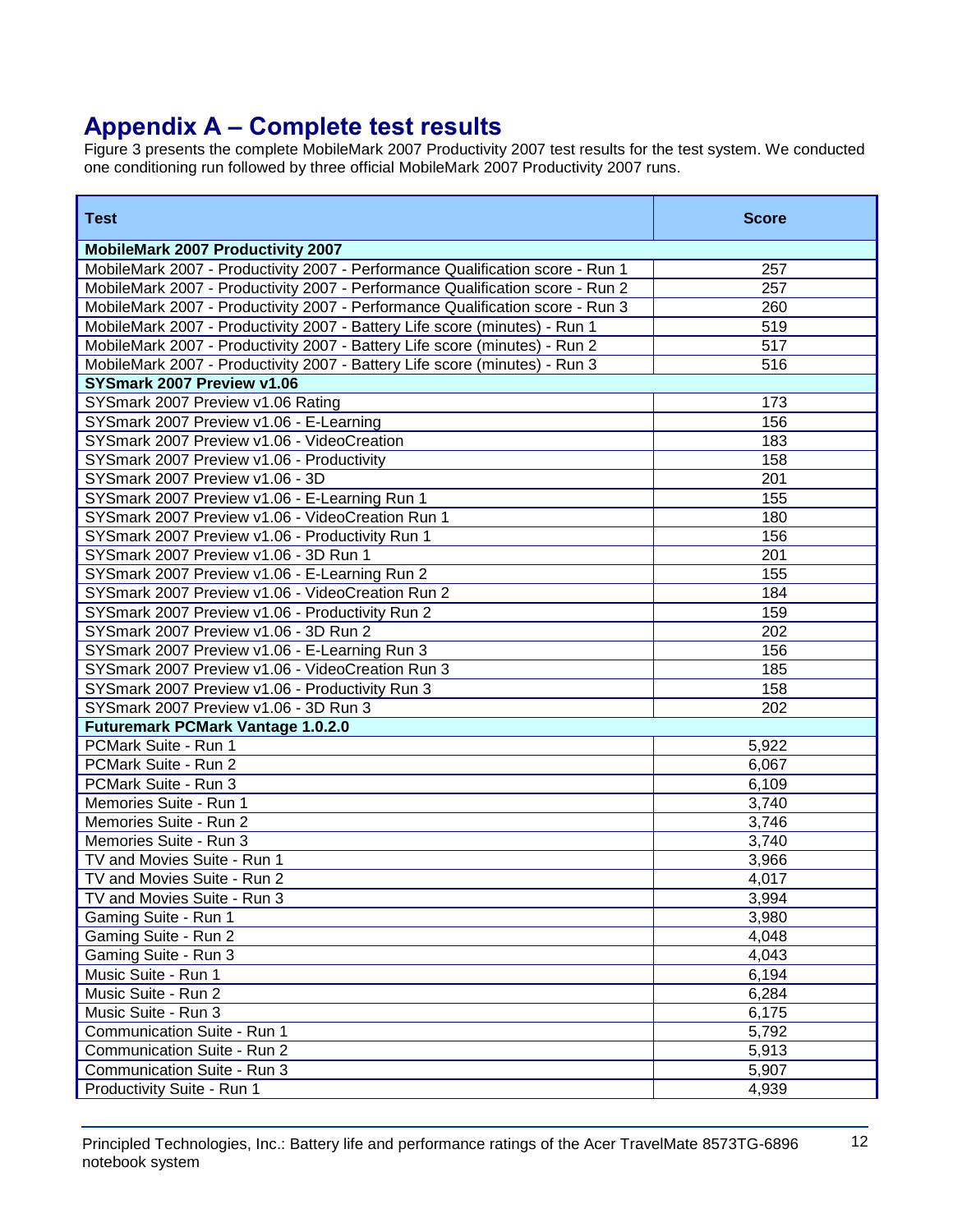| <b>Test</b>                                 | <b>Score</b> |
|---------------------------------------------|--------------|
| Productivity Suite - Run 2                  | 4,939        |
| Productivity Suite - Run 3                  | 4,940        |
| HDD Test Suite - Run 1                      | 3,270        |
| HDD Test Suite - Run 2                      | 3,289        |
| HDD Test Suite - Run 3                      | 3,272        |
| 3DMark 11 v1.0.1                            |              |
| 3DMark Score - Run 1                        | 978          |
| Graphics Score - Run 1                      | 883          |
| Physics Score - Run 1                       | 3,143        |
| Combined Score - Run 1                      | 800          |
| 3DMark Score - Run 2                        | 981          |
| Graphics Score - Run 2                      | 881          |
| Physics Score - Run 2                       | 3,146        |
| Combined Score - Run 2                      | 834          |
| 3DMark Score - Run 3                        | 983          |
| Graphics Score - Run 3                      | 881          |
| Physics Score - Run 3                       | 3,169        |
| Combined Score - Run 3                      | 845          |
| 3DMark Vantage 1.1.0 Entry Level mode       |              |
| 3DMark Score - Run 1                        | 13,725       |
| GPU Score - Run 1                           | 17,034       |
| CPU Score - Run 1                           | 8,672        |
| 3D Mark Score - Run 2                       | 13,792       |
| GPU Score - Run 2                           | 17,078       |
| CPU Score - Run 2                           | 8,744        |
| 3D Mark Score - Run 3                       | 13,768       |
| GPU Score - Run 3                           | 17,071       |
| CPU Score - Run 3                           | 8,711        |
| 3DMark Vantage 1.1.0 Performance Level mode |              |
| 3DMark Score - Run 1                        | 4,289        |
| GPU Score - Run 1                           | 3,675        |
| CPU Score - Run 1                           | 8,593        |
| 3D Mark Score - Run 2                       | 4,287        |
| GPU Score - Run 2                           | 3,668        |
| CPU Score - Run 2                           | 8,675        |
| 3D Mark Score - Run 3                       | 4,306        |
| GPU Score - Run 3                           | 3,684        |
| CPU Score - Run 3                           | 8,727        |

**Figure 3: Complete benchmark scores for the Acer TravelMate 8573TG-6896 notebook system we tested.**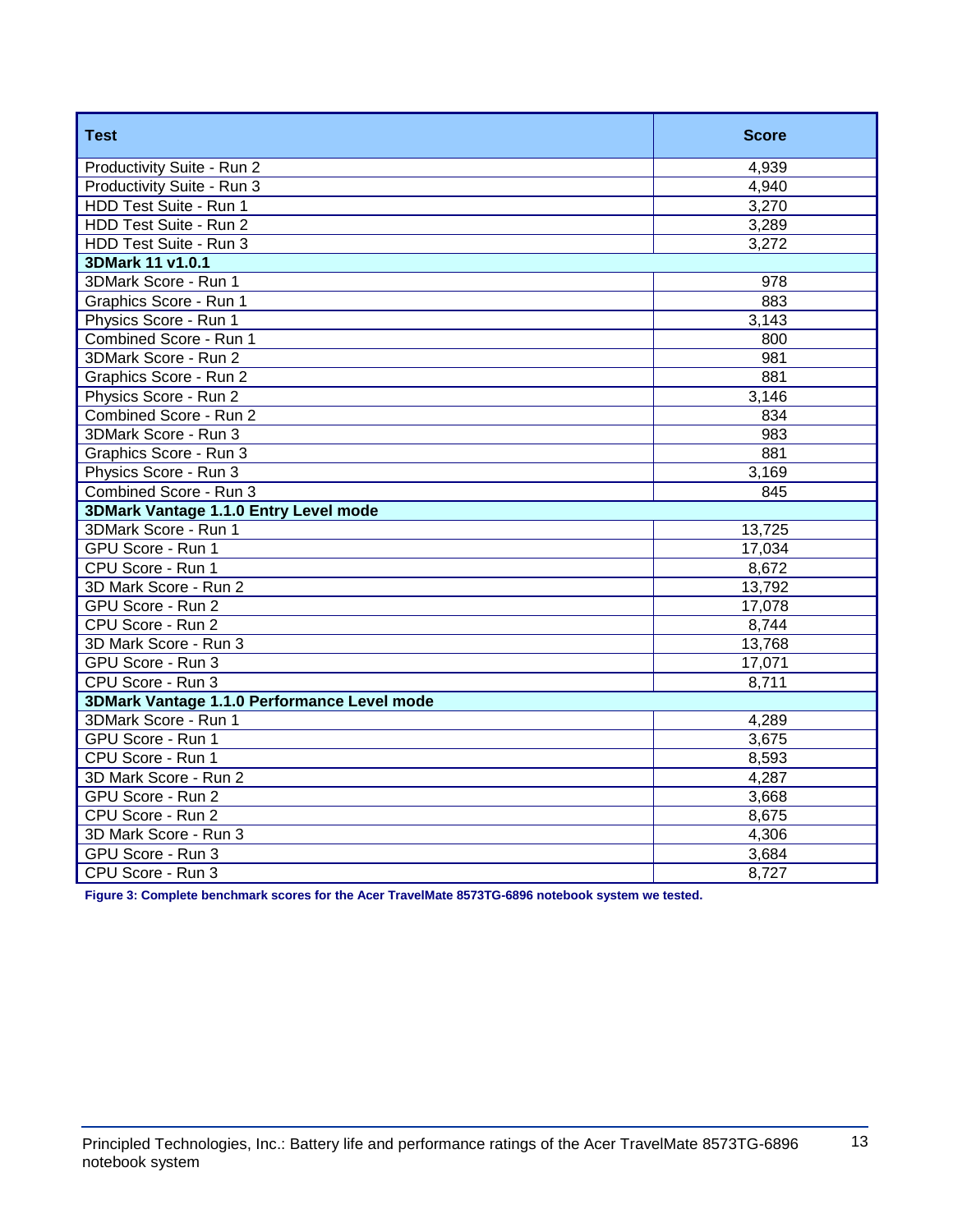# **Appendix B – Test system configuration information**

Figure 4 provides detailed configuration information about the test system.

| <b>System</b>                                 | Acer TravelMate 8573TG-6896                                                                                                                               |  |
|-----------------------------------------------|-----------------------------------------------------------------------------------------------------------------------------------------------------------|--|
| General                                       |                                                                                                                                                           |  |
| Number of processor packages                  | 1                                                                                                                                                         |  |
| Number of cores per processor                 | $\overline{2}$                                                                                                                                            |  |
| Number of hardware threads per core           | $\overline{2}$                                                                                                                                            |  |
| System power management policy                | <b>Balanced</b>                                                                                                                                           |  |
| Processor power-saving option                 | <b>EIST</b>                                                                                                                                               |  |
| System dimensions (length x width x height)   | Length: 15"<br>Width: 10"<br>Height when closed: 1-3/16" front, 1-3/16" middle, 1-5/16" back<br>Height when open: 7/8" front, 15/16" middle, 10-1/2" back |  |
| System weight                                 | 5 lbs. 11 oz.                                                                                                                                             |  |
| <b>CPU</b>                                    |                                                                                                                                                           |  |
| Vendor                                        | Intel                                                                                                                                                     |  |
| Name                                          | Core i5                                                                                                                                                   |  |
| Model number                                  | 2410M                                                                                                                                                     |  |
| Stepping                                      | D <sub>2</sub>                                                                                                                                            |  |
| Socket type and number of pins                | Socket 988B rPGA                                                                                                                                          |  |
| Core frequency (GHz)                          | 2.30                                                                                                                                                      |  |
| <b>Bus frequency</b>                          | <b>DMI 2.0</b>                                                                                                                                            |  |
| L1 cache                                      | 32 KB + 32 KB per core                                                                                                                                    |  |
| L <sub>2</sub> cache                          | 512 KB (256 KB per core)                                                                                                                                  |  |
| L3 cache                                      | 3 MB (shared)                                                                                                                                             |  |
| <b>Platform</b>                               |                                                                                                                                                           |  |
| Vendor                                        | Acer                                                                                                                                                      |  |
| Motherboard model number                      | <b>TM8573T</b>                                                                                                                                            |  |
| Motherboard chipset                           | Intel HM65                                                                                                                                                |  |
| <b>BIOS</b> name and version                  | Phoenix Technologies v1.09 (05/26/2011)                                                                                                                   |  |
| <b>Memory module(s)</b>                       |                                                                                                                                                           |  |
| Vendor and model number                       | Nanya NT4GC64B8HB0NS-CG                                                                                                                                   |  |
| <b>Type</b>                                   | PC3-10600                                                                                                                                                 |  |
| Speed (MHz)                                   | 1,333                                                                                                                                                     |  |
| Speed running in the system (MHz)             | 1,333                                                                                                                                                     |  |
| Timing/Latency (tCL-tRCD-tRP-tRASmin)         | $9 - 9 - 9 - 24$                                                                                                                                          |  |
| Size (MB)                                     | 4,096                                                                                                                                                     |  |
| Number of memory module(s)                    | 1                                                                                                                                                         |  |
| Amount of RAM in system (GB)                  | $\overline{\mathbf{4}}$                                                                                                                                   |  |
| Chip organization (single-sided/double-sided) | Double-sided                                                                                                                                              |  |
| Channel (single/dual)                         | Single                                                                                                                                                    |  |
| <b>Hard disk</b>                              |                                                                                                                                                           |  |
| Vendor and model number                       | Western Digital WD3200BPVT-22ZEST0                                                                                                                        |  |
| Number of disks in system                     | 1                                                                                                                                                         |  |
| Size (GB)                                     | 320                                                                                                                                                       |  |
| Buffer size (MB)                              | 8                                                                                                                                                         |  |
| <b>RPM</b>                                    | 5,400                                                                                                                                                     |  |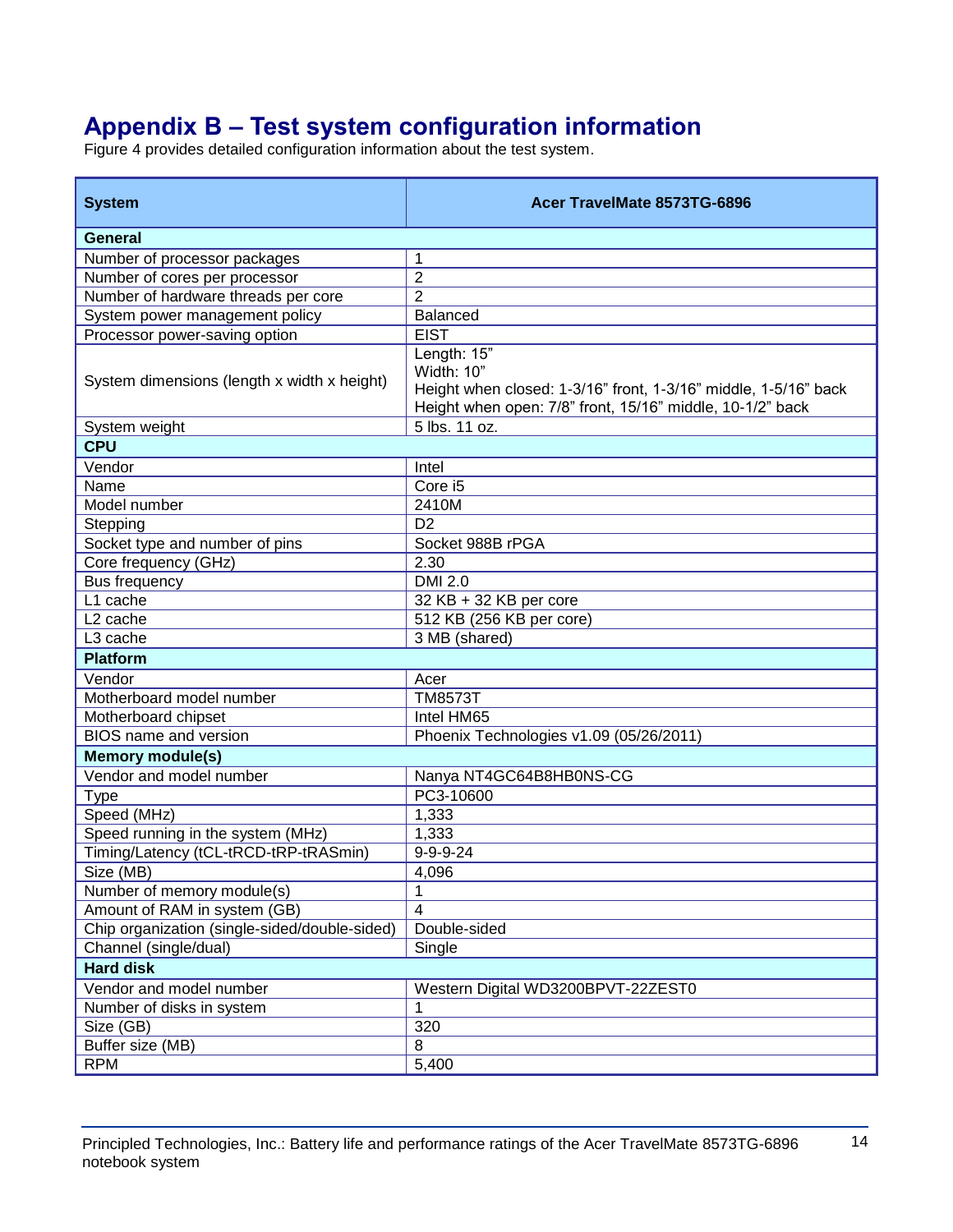| <b>System</b>                                         | Acer TravelMate 8573TG-6896                          |  |
|-------------------------------------------------------|------------------------------------------------------|--|
| <b>Type</b>                                           | SATA 3.0 Gb/s                                        |  |
| Controller                                            | Intel Mobile Express Chipset SATA AHCI Controller    |  |
| <b>Driver</b>                                         | Intel 10.1.5.1001 (02/18/2011)                       |  |
| <b>Operating system</b>                               |                                                      |  |
| Name                                                  | Windows 7 Professional 64-bit                        |  |
| <b>Build number</b>                                   | 7601                                                 |  |
| <b>Service Pack</b>                                   | $\mathbf{1}$                                         |  |
| File system                                           | <b>NTFS</b>                                          |  |
| Kernel                                                | ACPI x64-based PC                                    |  |
| Language                                              | English                                              |  |
| Microsoft DirectX version                             | 11                                                   |  |
| <b>Graphics 1</b>                                     |                                                      |  |
| Vendor and model number                               | Intel HD Graphics 3000                               |  |
| <b>Type</b>                                           | Integrated                                           |  |
| Chipset                                               | Intel HD Graphics Family                             |  |
| <b>BIOS</b> version                                   | 2108.0                                               |  |
| Total available graphics memory (MB)                  | 1,760                                                |  |
| Dedicated video memory (MB)                           | 128<br>$\mathbf 0$                                   |  |
| System video memory (MB)<br>Shared system memory (MB) | 1,632                                                |  |
| <b>Resolution</b>                                     | 1,366 x 768                                          |  |
| <b>Driver</b>                                         | Intel 8.15.10.2345 (03/26/2011)                      |  |
| <b>Graphics 2</b>                                     |                                                      |  |
| Vendor and model number                               | NVIDIA <sup>®</sup> GeForce <sup>®</sup> GT 540M     |  |
| <b>Type</b>                                           | <b>Discrete</b>                                      |  |
| Chipset                                               | GeForce GT 540M                                      |  |
| <b>BIOS</b> version                                   | 70.08.56.00.0C                                       |  |
| Total available graphics memory (MB)                  | 2,740                                                |  |
| Dedicated video memory (MB)                           | 1,024                                                |  |
| System video memory (MB)                              | 0                                                    |  |
| Shared system memory (MB)                             | 1,716                                                |  |
| Resolution                                            | 1,366 x 768                                          |  |
| <b>Driver</b>                                         | NVIDIA 8.17.12.6830 (04/21/2011)                     |  |
| Sound card/subsystem                                  |                                                      |  |
| Vendor and model number                               | <b>Conexant High Definition Audio</b>                |  |
| <b>Driver</b>                                         | Conexant 8.54.6.0 (03/17/2011)                       |  |
| <b>Ethernet</b>                                       |                                                      |  |
| Vendor and model number                               | Broadcom <sup>®</sup> NetXtreme <sup>®</sup> Gigabit |  |
| <b>Driver</b>                                         | Broadcom 14.6.1.0 (02/15/2011)                       |  |
| <b>Wireless</b>                                       |                                                      |  |
| Vendor and model number                               | Broadcom 802.11n                                     |  |
| <b>Driver</b>                                         | Broadcom 5.100.235.19                                |  |
| <b>Optical drive(s)</b>                               |                                                      |  |
| Vendor and model number                               | Matshita UJ8A2AS                                     |  |
| <b>Type</b>                                           | DVD-RW                                               |  |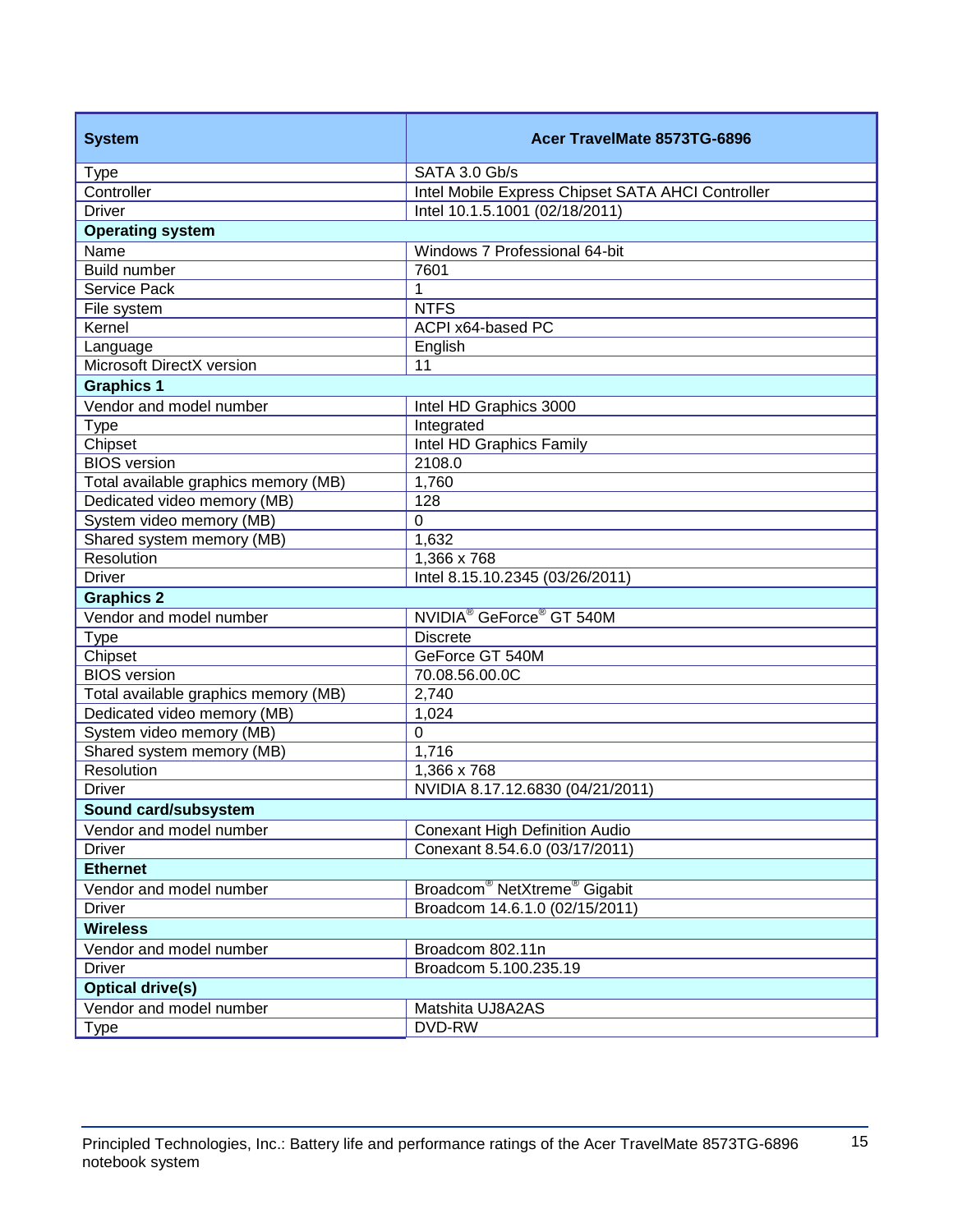| <b>System</b>                  | Acer TravelMate 8573TG-6896                 |  |
|--------------------------------|---------------------------------------------|--|
| <b>USB ports</b>               |                                             |  |
| Number                         | 4                                           |  |
| <b>Type</b>                    | 1 x USB 3.0; 2 x USB 2.0, 1 x USB 2.0/eSATA |  |
| Other                          | Media card reader                           |  |
| <b>Monitor</b>                 |                                             |  |
| LCD type                       | HD LED WXGA                                 |  |
| Screen size                    | 15.6"                                       |  |
| Refresh rate (Hz)              | 60                                          |  |
| <b>Battery</b>                 |                                             |  |
| <b>Type</b>                    | Acer AS10D5E 6-cell Lithium-ion battery     |  |
| Size (length x width x height) | 10-11/16" x 2-1/8" x 13/16"                 |  |
| Rated capacity                 | 10.8V / 5,800mAh / 63Wh                     |  |
| Weight                         | 11 oz.                                      |  |

**Figure 4: Detailed configuration information for the test system.**